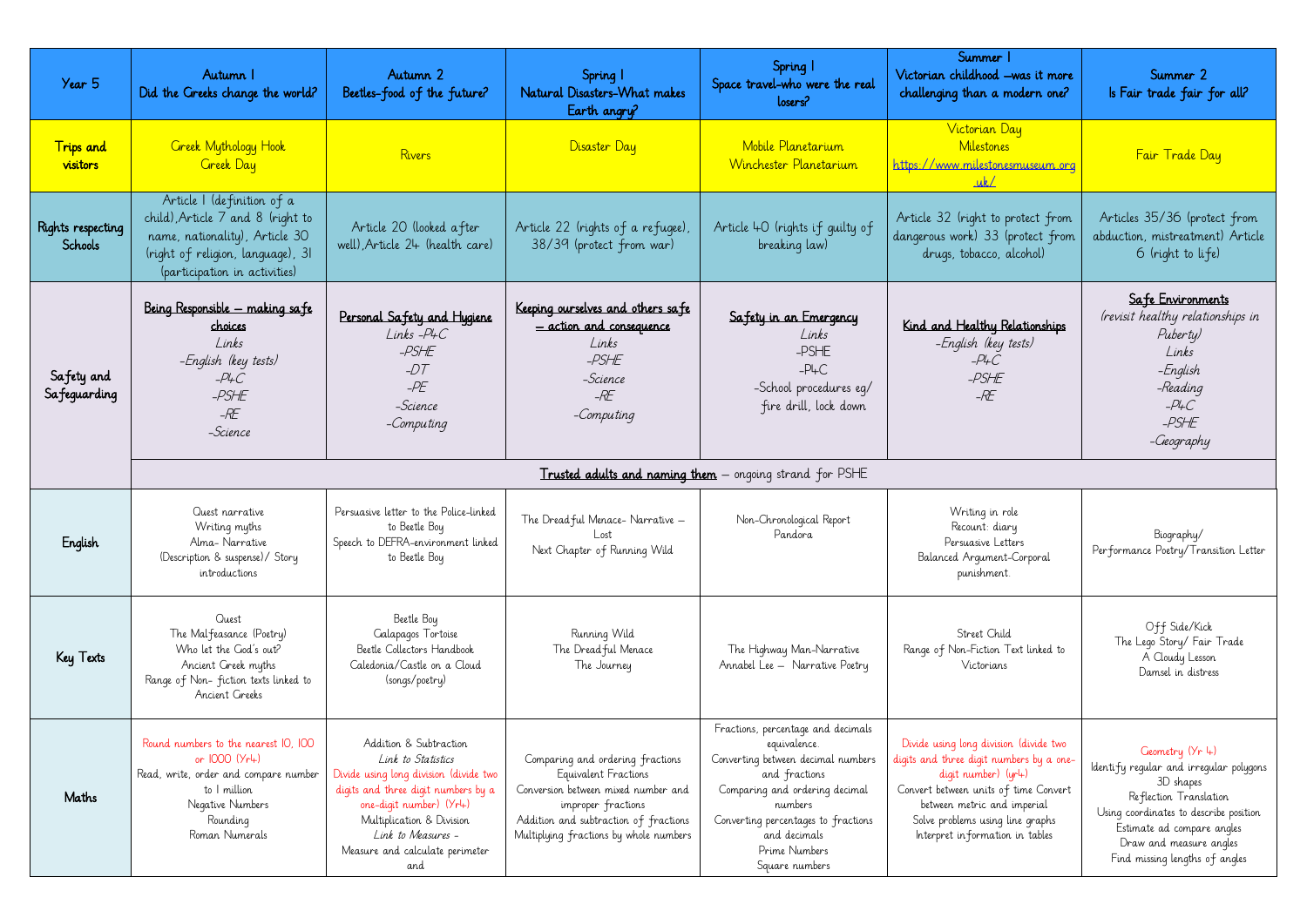|             | area<br>Estimate the volume                                                        |                                                                                                    |                                                                                                                                                           |                                                                                   |                                                                                                                    |                                                                                                                                                     |
|-------------|------------------------------------------------------------------------------------|----------------------------------------------------------------------------------------------------|-----------------------------------------------------------------------------------------------------------------------------------------------------------|-----------------------------------------------------------------------------------|--------------------------------------------------------------------------------------------------------------------|-----------------------------------------------------------------------------------------------------------------------------------------------------|
|             |                                                                                    |                                                                                                    |                                                                                                                                                           |                                                                                   |                                                                                                                    |                                                                                                                                                     |
| Science     | Forces - Why are forces fabulous?                                                  |                                                                                                    | Properties of Materials and Changing<br>States                                                                                                            | Earth and Space                                                                   | Life Cycles                                                                                                        | Animals incl. humans                                                                                                                                |
| Geography   |                                                                                    | Maps<br>Aerial Photographs<br>River Mapping<br>Comparison of local, UK and North<br>American River | Physical Geography<br>Volcanoes, Earthquakes,<br>Maps, Atlases<br>Latitude, Longitude, Equator,<br>Hemisphere, Tropics etc<br>Maps and Aerial Photographs |                                                                                   |                                                                                                                    | Human Geography<br>Land Use<br>Trade Links<br>Natural Resources<br>Fairtrade South America and trading<br>links Southampton and Portsmouth<br>docks |
| History     | Ancient Greeks<br>Greek Legacy- achievements and<br>influence on the Western World |                                                                                                    |                                                                                                                                                           | Links made to history of Space<br>Travel (Space Race, British space<br>explorers) | Victorians<br>Significant Turning Point<br>Women's Votes<br>Children's Right-childhood recognised<br>Ragged School |                                                                                                                                                     |
| Music       | Livin' on a Prayer<br>Exploration of rock music                                    | Make you feel my love<br>Exploration of rock music                                                 | The Fresh Prince of Bel-Air<br>Further exploration of old-school rap                                                                                      | The Final Frontier<br>Music that represents space                                 | Dancing in the street<br>Tamla Motown                                                                              | Reflect, Rewind and Reply<br>Western Classical Focus                                                                                                |
| DT          |                                                                                    | Cooking and nutrition - bread                                                                      | Construction - linked to disasters                                                                                                                        |                                                                                   |                                                                                                                    | Fashion and printing on textiles linked to<br>Fairtrade                                                                                             |
| Art         | Greek Pot/Plate                                                                    |                                                                                                    |                                                                                                                                                           | Space Art<br>Peter Thorpe                                                         | Artist study<br>William Morris                                                                                     |                                                                                                                                                     |
| <b>PSHE</b> | Healthy Eating<br>Internet Safety                                                  | Caring Friendships and Relationships<br>Bullying (as part of Anti-Bullying<br>Week)                | Health and prevention<br>Basic First Aid                                                                                                                  | Respectful Relationships                                                          | Drugs, tobacco, alcohol & caffeine                                                                                 | Change, Loss and Grief                                                                                                                              |
| <b>RE</b>   | Belonging<br>Shada and Salat                                                       | Interpretations<br>Christmas- the two birth narratives-<br>blocked                                 | Stewardship<br>Creation                                                                                                                                   | Justice<br>Stories of Justice                                                     | Sacred Places<br>Places of Worship                                                                                 | Umma<br>Hajj and zakat                                                                                                                              |
| PE          | Football<br>(Invasion Game)<br>REAL PE CORE Cognitive<br>(Reaction and Response)   | Basketball (Invasion Game)<br>REAL PE GYM Creative<br>(Balance)                                    | Hockey (Invasion Game)<br>REAL PE DANCE Social<br>(Dynamic)                                                                                               | Tag Rugby<br>(Invasion Game)<br>REAL PE GYM Physical<br>(Jumping and Landing)     | Tennis<br>(Invasion Game)<br>REAL PE CORE Health and Fitness<br>(Floor Movement Patterns)                          | Rounders<br>(Invasion Game)<br>REAL PE CORE Personal<br>(Sending and Receiving)                                                                     |